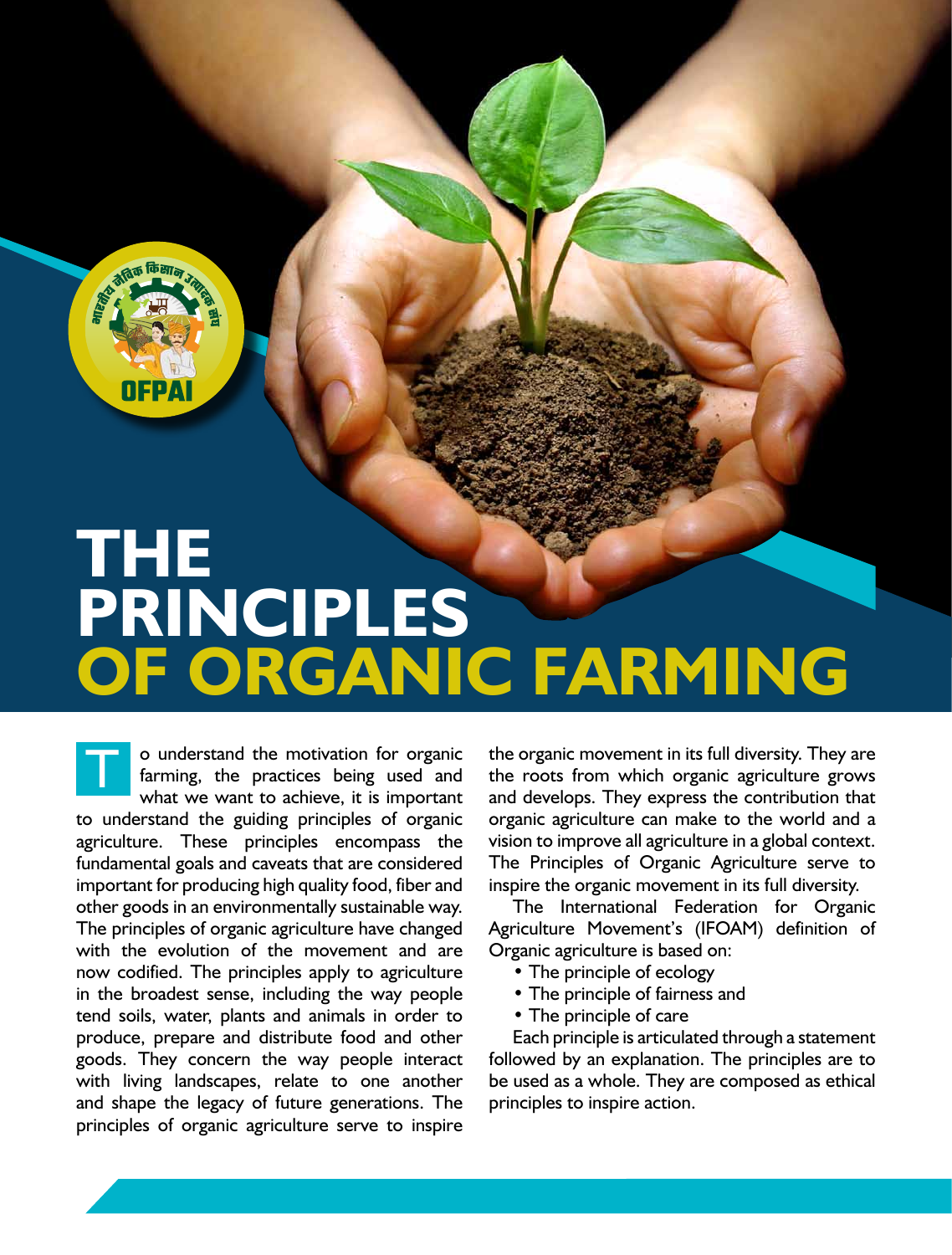

## **1. Principle of health**

Organic Agriculture should sustain and enhance the health of soil, plant, animal, human and planet as one and indivisible. This principle points out that the health of individuals and communities cannot be separated from the health of ecosystems - healthy soils produce healthy crops that foster the health of animals and people.Health is the wholeness and integrity of living systems. It is not simply the absence of illness, but the maintenance of physical, mental, social and ecological well-being. Immunity, resilience and regeneration are key characteristics of health. The role of organic agriculture, whether in farming, processing, distribution, or consumption, is to sustain and enhance the health of ecosystems and organisms from the smallest in the soil to human beings. In particular, organic agriculture is intended to produce high quality, nutritious food that contributes to preventive health care and well-being. In view of this it should avoid the use of fertilizers, pesticides, animal drugs and food additives that may have adverse health effects.

## **2. Principle of ecology**

Organic Agriculture should be based on living ecological systems and cycles, work with them, emulate them and help sustain them. This principle roots organic agriculture within living ecological systems. It states that production is to be based on

ecological processes, and recycling. Nourishment and well-being are achieved through the ecology of the specific production environment. For example, in the case of crops this is the living soil; for animals it is the farm ecosystem; for fish and marine organisms, the aquatic environment. Organic farming, pastoral and wild harvest systems should fit the cycles and ecological balances in nature. These cycles are universal but their operation is site-specific. Organic management must be adapted to local conditions, ecology, culture and scale. Inputs should be reduced by reuse, recycling and efficient management of materials and energy in order to maintain and improve environmental quality and conserve resources. Organic agriculture should attain ecological balance through the design of farming systems, establishment of habitats and maintenance of genetic and agricultural diversity. Those who produce, process, trade, or consume organic products should protect and benefit the common environment including landscapes, climate, habitats, biodiversity, air and water.

## **3. Principle of fairness**

Organic Agriculture should build on relationships that ensure fairness with regard to the common environment and life opportunities. Fairness is characterized by equity, respect, justice and stewardship of the shared world,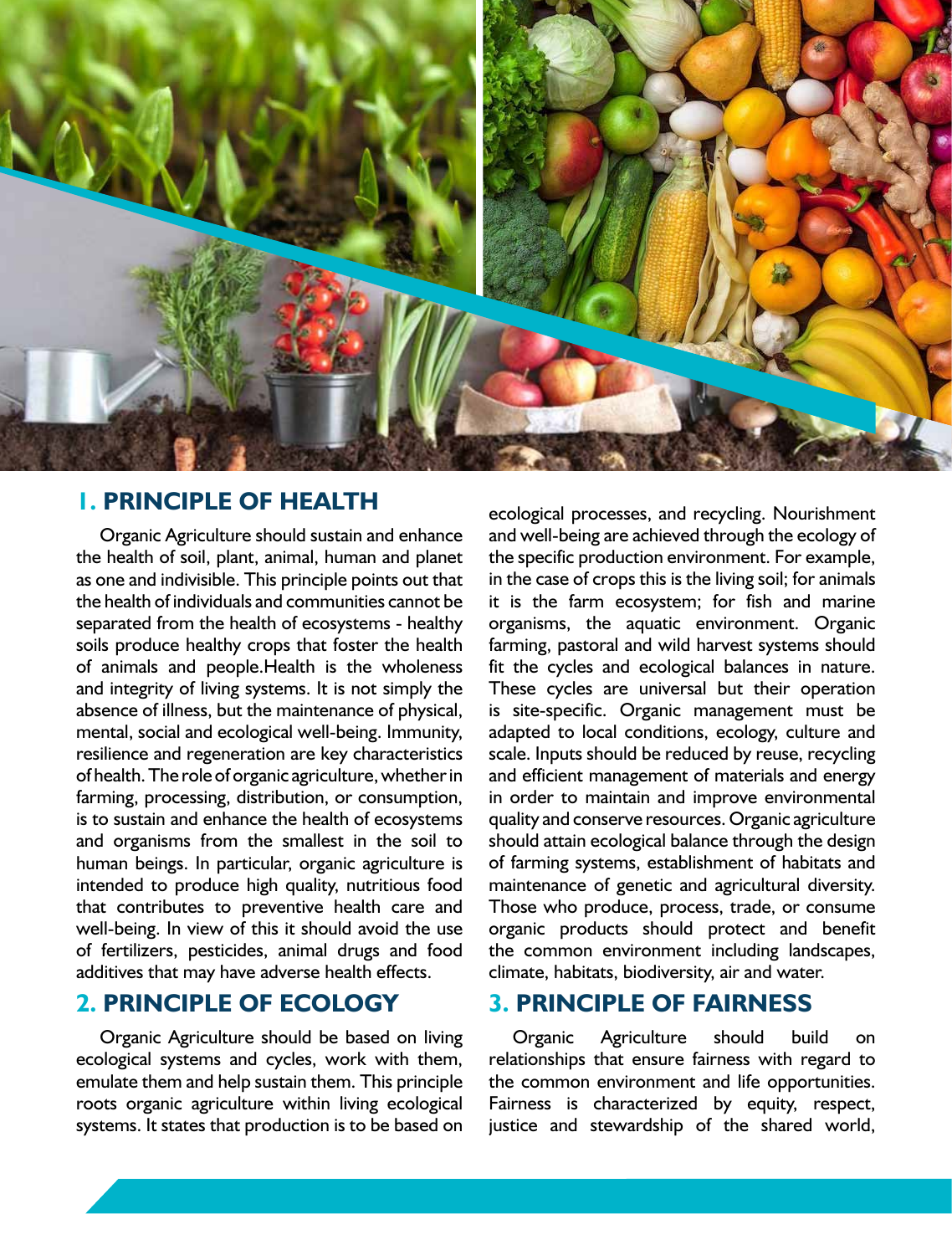

both among people and in their relations to other living beings. This principle emphasizes that those involved in organic agriculture should conduct human relationships in a manner that ensures fairness at all levels and to all parties - farmers, workers, processors, distributors, traders and consumers. Organic agriculture should provide everyone involved with a good quality of life, and contribute to food sovereignty and reduction of poverty. It aims to produce a sufficient supply of good quality food and other products. This principle insists that animals should be provided with the conditions and opportunities of life that accord with their physiology, natural behavior and well-being. Natural and environmental resources that are used for production and consumption should be managed in a way that is socially and ecologically just and should be held in trust for future generations. Fairness requires systems of production, distribution and trade that are open and equitable and account for real environmental and social costs

## **4. Principle of care**

Organic Agriculture should be managed in a precautionary and responsible manner to protect the health and well-being of current and future generations and the environment. Organic agriculture is a living and dynamic system that responds to internal and external demands and conditions. Practitioners of organic agriculture can

enhance efficiency and increase productivity, but this should not be at the risk of jeopardizing health and well-being. Consequently, new technologies need to be assessed and existing methods reviewed. Given the incomplete understanding of ecosystems and agriculture, care must be taken. This principle states that precaution and responsibility are the key concerns in management, development and technology choices in organic agriculture. Science is necessary to ensure that organic agriculture is healthy, safe and ecologically sound. However, scientific knowledge alone is not sufficient. Practical experience, accumulated wisdom and traditional and indigenous knowledge offer valid solutions, tested by time. Organic agriculture should prevent significant risks by adopting appropriate technologies and rejecting unpredictable ones, such as genetic engineering. Decisions should reflect the values and needs of all who might be affected, through transparent and participatory processes.

In totality organic agriculture aims at a sustainable production system based on natural processes. Key characteristics are that organic agriculture:

- Relies primarily on local, renewable resources;
- Makes efficient use of solar energy and the production potential of biological systems;
- Maintains the fertility of the soil;
- Maximises recycling of plant nutrients and organic matter;